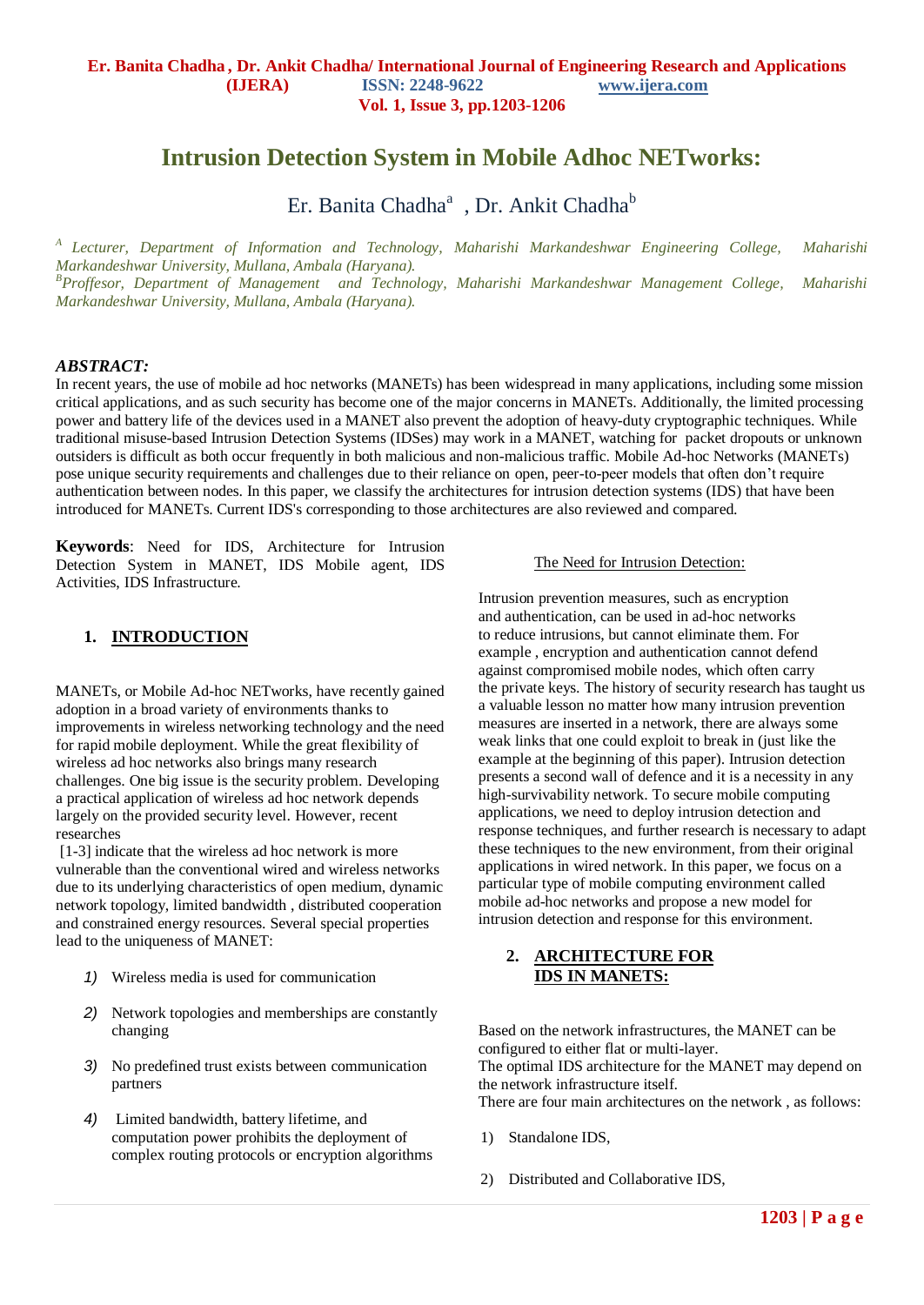#### **Er. Banita Chadha , Dr. Ankit Chadha/ International Journal of Engineering Research and Applications (IJERA) ISSN: 2248-9622 www.ijera.com Vol. 1, Issue 3, pp.1203-1206**

- 3) Hierarchical IDS, and
- 4) Mobile Agent for Intrusion Detection Systems.

The network architectures for MANET with regards to its applications are either flat or multi layer. Therefore optimum network architecture for a MANET depends on its infrastructure. In flat network infrastructures, all nodes are considered equal. Thus, they are suitable for applications such as virtual classes or conferences. In multilayer infrastructures, all nodes are considered different.

#### **Stand-alone IDSs:**

In this architecture, one IDS is executed independently for each node, and the necessary decision taken for that node is based on the data collected, because there is no interaction among network nodes and therefore no data is interchanged. In addition, each node has no knowledge of the position of other nodes in that network and no alert information crosses the network. Even though, due to its limitations, they are not effective, but they can be suitable for networks where nodes are not capable of executing an IDS or where an IDS has been installed.

#### **Distributed and Cooperative IDSs**

MANETs are distributed by nature and requires nodes cooperation. Zhang and Lee [5] put forward an intrusion detection system in MANET which is both distributed and dependent on nodes cooperation. Each node cooperates in intrusion detection and an action is performed by IDS agent on it. Each IDS agent is responsible for detection, data collection and local events in order to detect intrusions and generate an independent response.

## **Hierarchical IDSs**

Hierarchical IDS architecture is the well developed distributed and cooperative IDS architecture and has been presented for multi-layered network infrastructure in such a way that network is divided into clusters. The cluster-heads of each cluster has more responsibilities compared to other members, For example, sending routing packets between clusters. In this way, these cluster-heads, behave just like control points, for example switches, routers or gateways, in wired networks. The name multi-layer IDS is also used for hierarchical IDS architecture.

#### **Mobile Agent for IDSs**

Mobile agents have been deployed in many techniques for IDSs in MANETs. Due to its ability of moving in network, each mobile agent is considered for performing just one special task and then one or more mobile agents are distributed amongst network nodes. This operation allows the distributed intrusion detection in the system. There are advantages for using mobile agents [6]. Some responsibilities are not delegated to every node, and so it helps in reducing the energy consumption, which is also an important factor in MANET network. It also provides for fault tolerance in such a way that if the network is segmented or some of the agents break down, they can still continue to function. Individual IDS agents are placed on each and every node. Each the IDS agent runs independently and monitors local activities (user and systems activities, and communication activities within the radio range). The agent detects intrusion from local traces and initiates response. If anomaly is detected in the local data, or if the evidence is inconclusive and a broader search is warranted, neighboring IDS agents will cooperatively participate in global intrusion detection actions. These individual IDS agents collectively form the IDS system to defend the wireless ad-hoc network.



Figure 1) IDS Agent Model

A Local Intrusion Detection System (LIDS) is implemented on every node for local concern, which can be extended for global concern by cooperating with other LIDS. Two types of data are exchanged among LIDS: security data (to obtain complementary information from collaborating nodes) and intrusion alerts (to inform others of locally detected intrusion). In order to analyze the possible intrusion, data must be obtained from what the LIDS detects on, along with additional information from other nodes. Other LIDS might be run on different operating systems or use data from different activities such as system, application, or network activities; therefore, the format of this raw data might be different, which makes it hard for LIDS to analyze. However, such difficulties can be solved by using Simple Network Management Protocol (SNMP) data located in Management Information Base (MIBs) as an audit data source. Such a data source not only eliminates those difficulties, but also reduces the increase in using additional resources to collect audit data if an SNMP agent is already run on each node. For the methodology of detection, Local IDS Agent can use either anomaly or misuse detection. However, the combination of two mechanisms will offer the better model. Once the local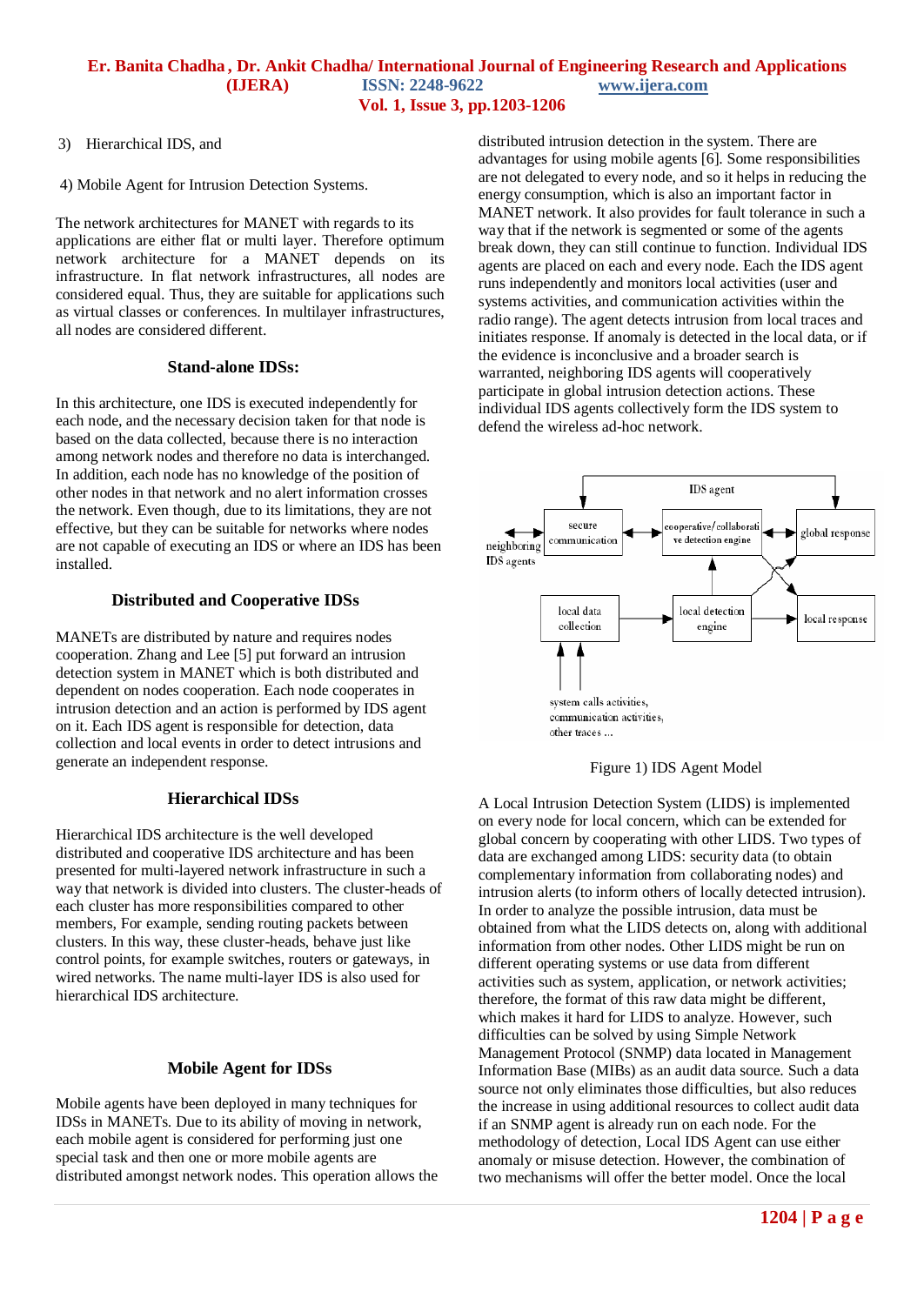#### **Er. Banita Chadha , Dr. Ankit Chadha/ International Journal of Engineering Research and Applications (IJERA) ISSN: 2248-9622 www.ijera.com Vol. 1, Issue 3, pp.1203-1206**

intrusion is detected, the LIDS initiates a response and informs the other nodes in the network. Many intrusion detection systems have been proposed in traditional wired networks, where all trac must go through switches, routers, or gateways. Hence, IDS can be added to and implemented in these devices easily [7, 8]. On the other hand, MANETs do not have such devices. Moreover, the medium is wide open, so both legitimate and malicious users can access it. Furthermore, there is no clear separation between normal and unusual activities in a mobile environment. The network infrastructures that MANETs can be configured to are either at or multi-layer, depending on the applications. Therefore, the optimal IDS architecture for a MANET may depend on the network infrastructure itself [9]. In a °at network infrastructure, all nodes are considered equal, thus it may be suitable for applications such as virtual classrooms or conferences. Intrusion detection system serves as an alarm mechanism for a computer system. It detects the security comprises happened to a computer system and then issues an alarm message to an entity, such as a site security officer so that the entity can take some actions against the intrusion (Axelsson, 2000;Greg, 2004). In the discussion of IDS in MANET, two concepts need to be distinguished: intrusion detection techniques and intrusion detection architecture. Intrusion detection techniques refer to the concepts such as anomaly and misuse detection. They mainly solve the problems how an IDS detects an intrusion with a certain algorithm, given some audit data as input data. It can be viewed as an algorithm. The intrusion detection architecture, however, deals with problems in a larger scope. The intrusion detection technique is basically independent from the architecture or environment. In other words, anomaly and misuse detection can be utilized in wireless environment just as they are in wired network. The difference in implementation is mainly on what audit data to take as input to the algorithm. However, most IDS in MANET utilize anomaly detection because of the special nature of MANET. Intrusion detection may sometimes produce false alarms, for example as a result of malfunctioning network interface or sending attack description or signatures via email.

The main task of intrusion detection systems is defense of a computer system by detecting an attack and possibly repelling it. Detecting hostile attacks depends on the number and type of appropriate actions (Fig.1). Intrusion prevention requires a well-selected combination of "baiting and trapping" aimed at both investigations of threats. Diverting the intruder's attention from protected resources is another task. Both the real system and a possible trap system are constantly monitored [5]. Data generated by intrusion detection systems is carefully examined (this is the main task of each IDS) for detection of possible attacks (intrusions).



(Fig.3) Intrusion detection system infrastructure

Once an intrusion has been detected, IDS issues alerts notifying administrators of this fact. The next step is undertaken either by the administrators or the IDS itself, by taking advantage of additional countermeasures (specific block functions to terminate sessions, backup systems, routing connections to a system trap, legal infrastructure etc.) – following the organization's security policy (Fig.3). An IDS is an element of the security policy.[5]

Among various IDS tasks, intruder identification is one of the fundamental ones. It can be useful in the forensic research of incidents and installing appropriate patches to enable the detection of future attack attempts targeted on specific persons or resources.

#### **3. CONCLUSION:**

With the nature of mobile ad hoc networks, almost all of the intrusion detection systems (IDSs) are structured to be distributed and have a cooperative architecture. Ad hoc